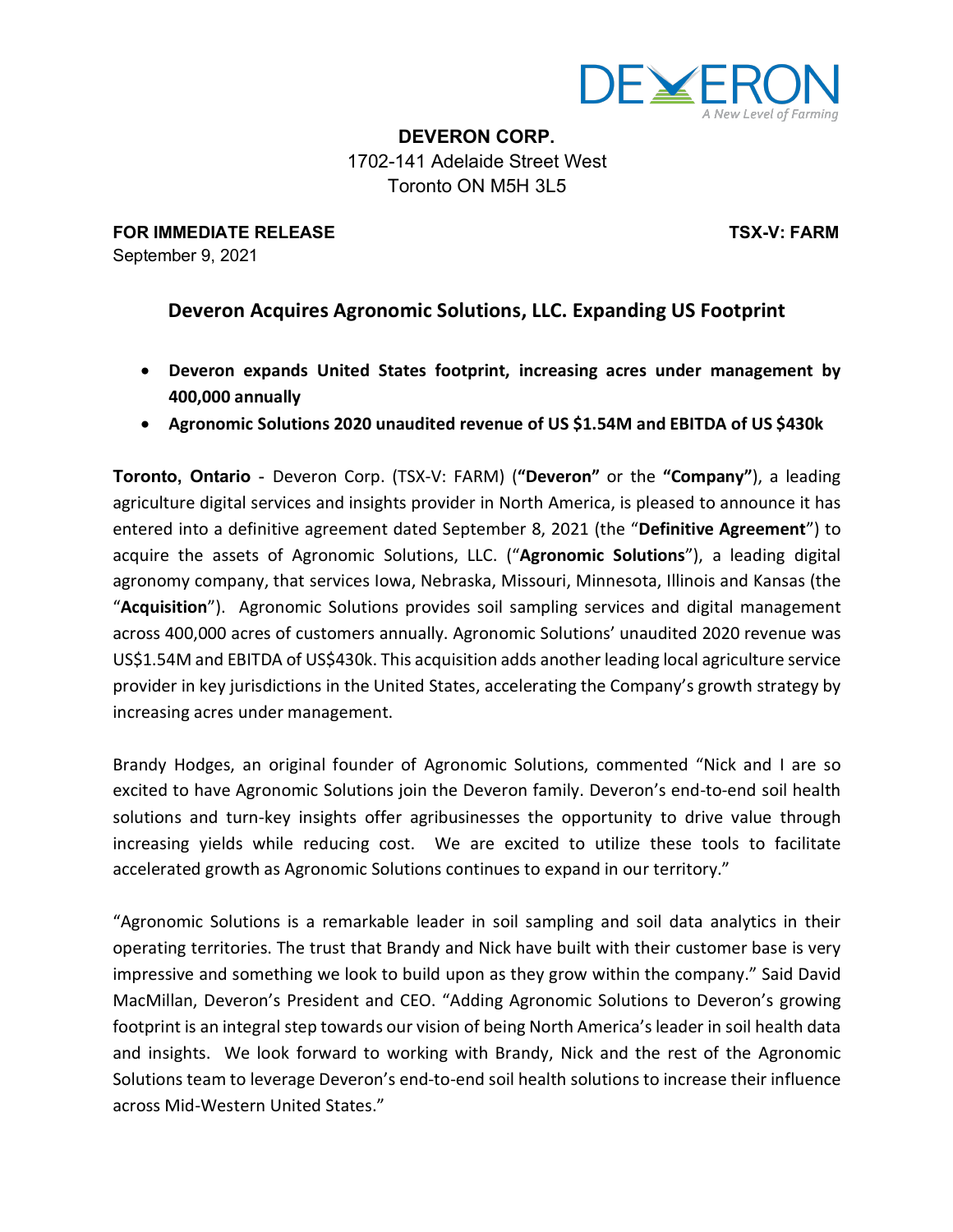

As consideration for the Acquisition, Deveron has agreed to: (i) pay Agronomic Solutions an initial cash payment of US\$425,000 upon signing of the Definitive Agreement and an aggregate of US\$425,000 on each of the first two anniversaries of the signing of the Definitive Agreement; and (ii) issue such number of common shares in the capital of the Company (the "**Common Shares**") equal to US\$141,667 at a price of \$0.68 per Common Share upon receipt of the approval of the TSX Venture Exchange (the "**TSXV**") and an additional number of Common Shares equal to US\$141,667 at a price of \$0.68 per Common Share on each of the first two anniversaries of the signing of the Definitive Agreement.

The completion of the transaction remains subject to all regulatory and other approvals, including the approval of the TSX Venture Exchange.

**About Agronomic Solutions:** Agronomic Solutions is a company that specializes in all types of precision ag services. We work with coops, retailers, seed businesses, growers, landowners, and farm managers providing them with support and assistance in choosing which of our services best fit their needs. We do not sell seed, fertilizer or other ag inputs so as to not compete with our customers. Our staff consists of Certified Crop Advisors who are qualified to offer unbiased solutions and services that are tailored to the client.

**About Deveron:** Deveron is an agriculture technology company that uses data and insights to help farmers and large agriculture enterprises increase yields, reduce costs and improve farm outcomes. The company employs a digital process that leverages data collected on farms across North America to drive unbiased interpretation of production decisions, ultimately recommending how to optimize input use. Our team of agronomists and data scientists build products that recommend ways to better manage fertilizer, seed, fungicide, and other farm inputs. Additionally, we have a national network of data technicians that are deployed to collect various types of farm data, from soil to drone. Our geographic focus is the US and Canada where *1 billion acres are actively farmed annually.*

For more information, please visit www.deveronuas.com.

David MacMillan President & CEO Deveron Corp. 416-367-4571 ext. 221 dmacmillan@deveronuas.com

"Neither TSX Venture Exchange nor its Regulation Services Provider (as that term is defined in policies of the TSX *Venture Exchange) accepts responsibility for the adequacy or accuracy of this release."*

*This news release includes certain "forward-looking statements" within the meaning of that phrase under Canadian* securities laws. Without limitation, statements regarding future plans and objectives of the Company are forward looking *statements that involve various degrees of risk. Forward-looking statements reflect management's current views with* respect to possible future events and conditions and, by their nature, are based on management's beliefs and